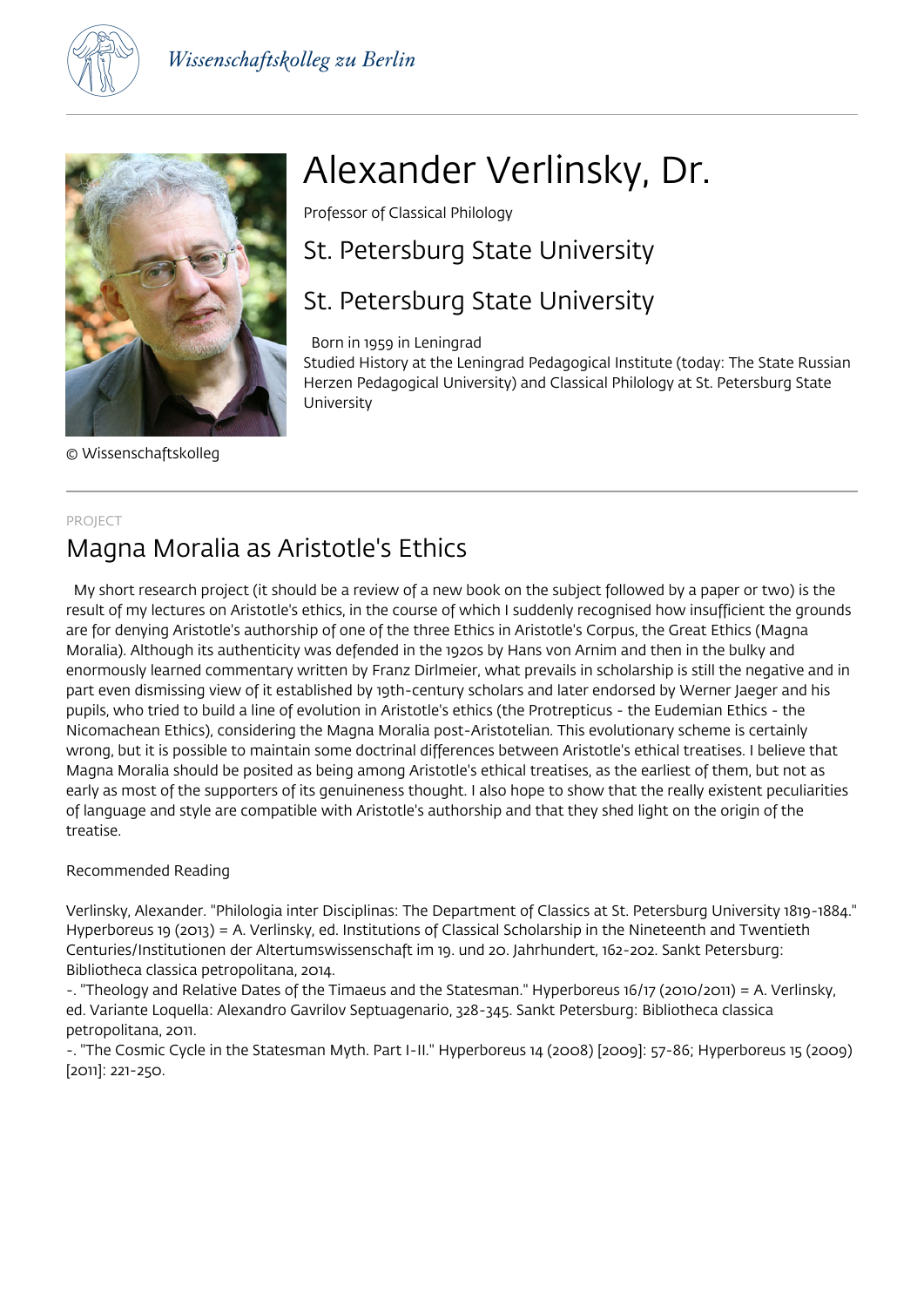TUESDAY COLLOQUIUM, 14.12.2015

# Epicurus on the Origin of Language

Epicurus theory of the origin of language is most the famous of ancient theories about this subject. It is usually treated as the heir of the earlier non-teleological and non-theological evolutionist doctrines of the 5th - 4th centuries BC, most notably of Democritus leaching. Not denying the importance of this pedigree, which was formative for Epicurus acceptance of emotional sounds as the initial stage of language and of gesture as an inborn tool of reference in human beings as opposed to the voice, which only gradually takes on this function, I try to argue for another heritage that was equally important for Epicurus  $\Box$  theory, namely that of the discussion in Plato $\Box$ s "Cratylus" with its controversial results.

Particularly, I argue that Epicurus most original contribution to the debates on the origin of language, the idea that words are spontaneous utterances provoked by emotional reactions to the visual impressions of external objects and thus are connected with things by an objective, non-doxastic bond, may be read as taking into account the difficulty brought to light by Socrates argument in the "Cratylus": if one assumes that the appropriate word for the thing could be coined only by wise name-givers who completely and exactly understood the nature of things, how should imagine one these name-givers grasping the things without words at their disposal. Plato s Socrates was also important for Epicurus as a predecessor in bringing forward his own version of linguistic naturalism, according to which there is a general semantic correspondence of nomina to nominate, which does not prevent there from being different words for the same things in different languages. Epicurus tacit denial of radical linguistic naturalism (he holds that the words correspond to things, but does not attempt to reduce the words to elements that correspond to elements of reality) seems to take into account Socrates effective dismissal of this view in the "Cratylus".